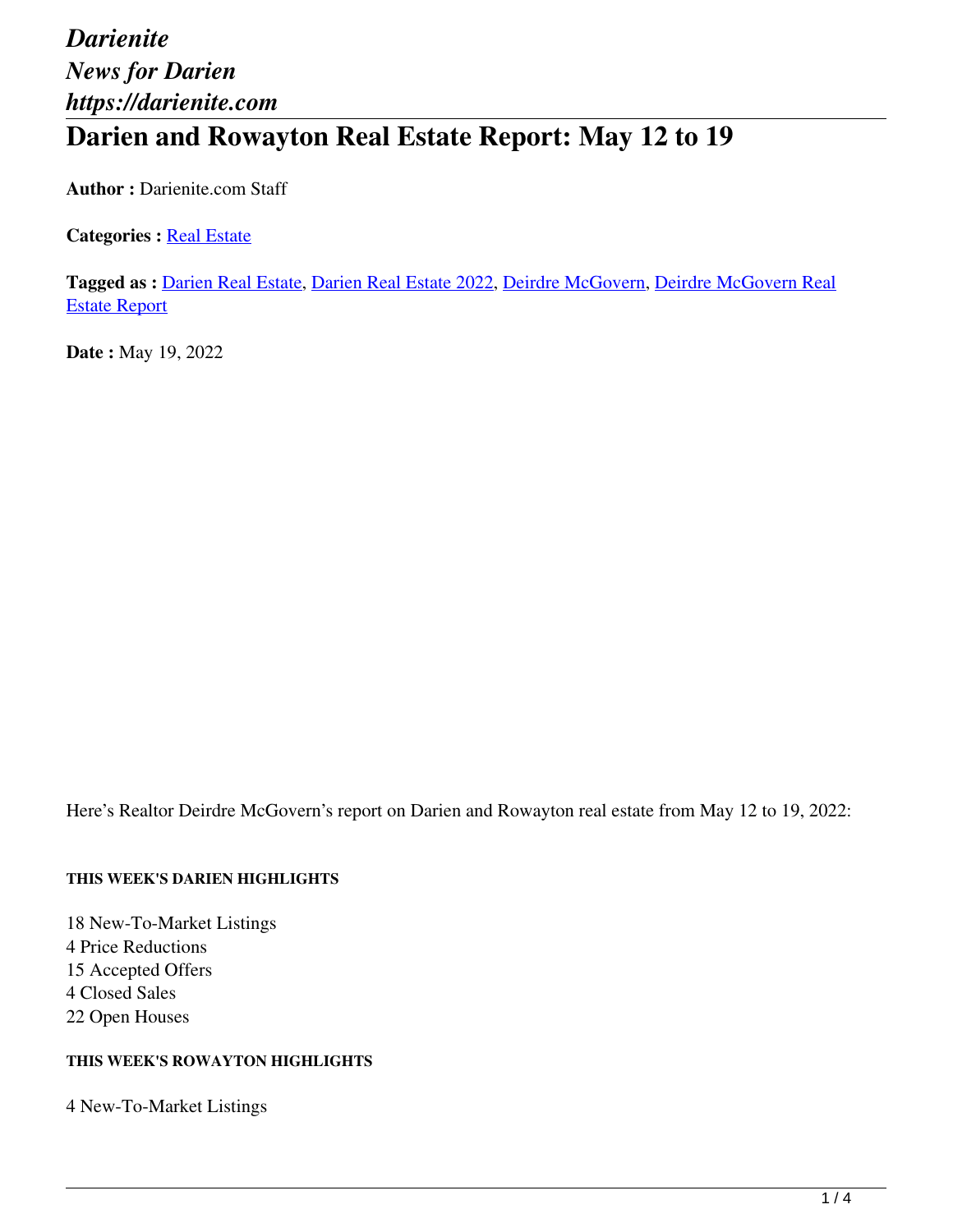# *Darienite News for Darien https://darienite.com*

2 Price Reductions 3 Accepted Offers 5 Closed Sales 6 Open Houses

### **New Listings**

26-D Fairfield Ave., Darien | \$545,000 167 Hollow Tree Ridge Road, Darien | \$699,500 41 Camp Ave., Darien | \$700,000 66 Noroton Ave., Darien | \$975,000 27 Hollow Tree Ridge Road, Darien | \$995,000 25 Hillside Ave., Darien | \$999,000 12 Robin Hood Lane, Darien | \$1,295,000 13 Brookside Drive, Darien | \$1,350,000 135 Raymond St., Darien | \$1,350,000 30 Wakemore St., Darien | \$1,375,000 385 West Ave., Darien | \$1,500,000 59 Sunswyck Road, Darien | \$1,700,000 24 Sunswyck Road, Darien | 1,775,000 110 Ridge Acres Road, Darien | \$1,875,000 33 Highfield Lane, Darien | \$2,450,000 6 Weeds Landing, Darien | \$2,495,000 700 Hollow Tree Ridge Road, Darien | \$3,850,000 69 Five Mile River Road, Darien | \$3,850,000 242 Rowayton Ave., Rowayton | \$1,895,000 85 Highland Ave., Rowayton | \$1,895,000 42 Pine Point Road, Rowayton | \$2,895,000 9 Nearwater Road, Rowayton | \$3,395,000

## **Price Changes**

26 Cherry St., Darien | \$699,000 / \$675,000 23 Ridgeview Ave., Darien | \$825,000 / \$799,000 11 Hope Drive, Darien | \$4,450,000 / \$3,995,000 21 Tokeneke Trail, Darien | \$7,950,000 / \$7,200,000 16 Ledge Road, Rowayton | \$795,000 / \$695,000 19 Thomas Place, Rowayton | \$2,450,000 / \$2,349,000

## **Accepted Offers**

27 Maple St., Darien | \$550,000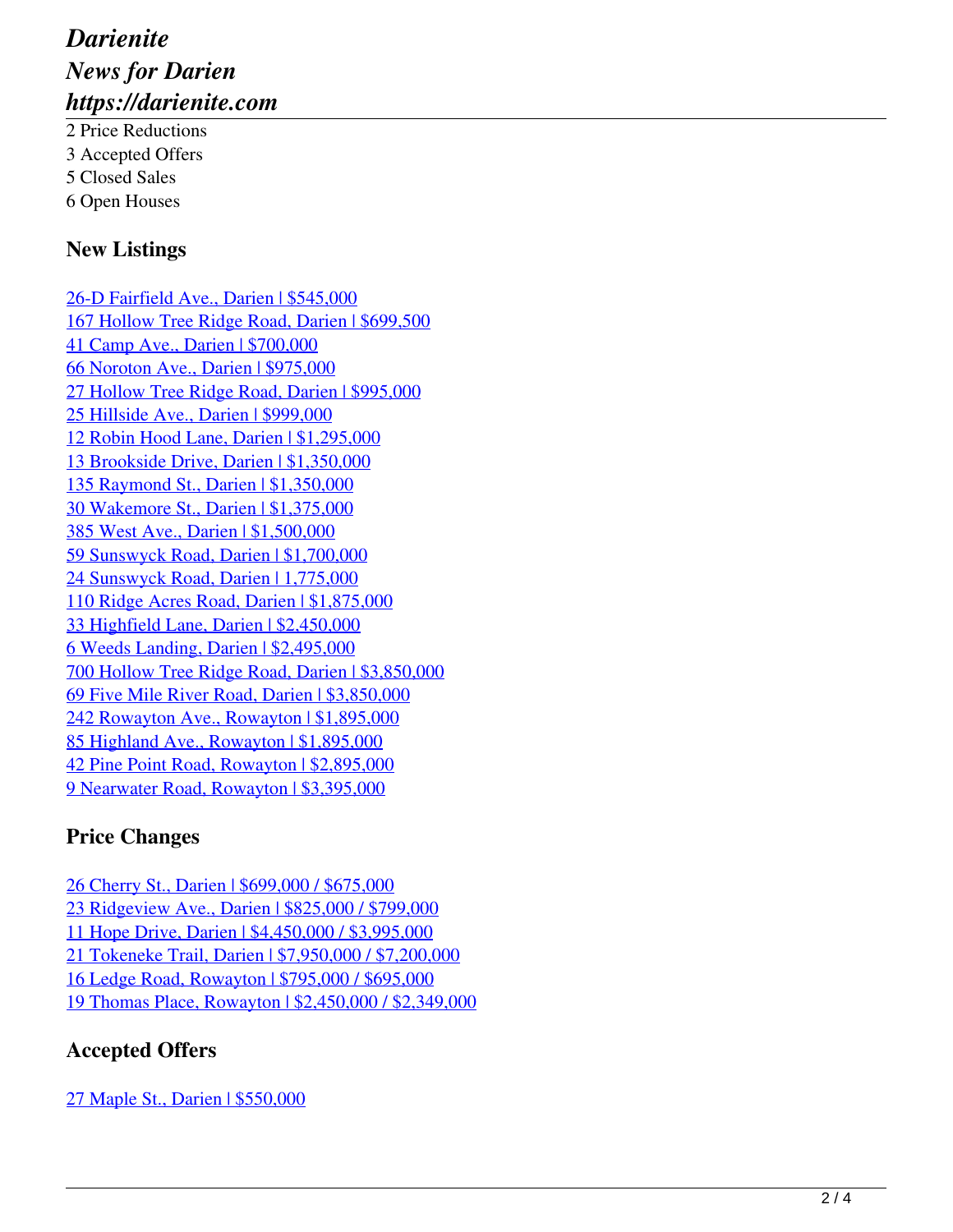## *Darienite News for Darien https://darienite.com*

14 Littlebrook Road, Darien | \$795,000 14 Spring Grove St., Darien | \$999,500 1 Lillian Terrace, Darien | \$1,175,000 3 Abbey Road, Darien | \$1,345,000 253 Old Kings Hwy. South, Darien | \$1,350,000 19 Renshaw Road, Darien | \$1,385,000 213 West Ave., Darien | \$1,385,000 28 Devon Road, Darien | \$1,450,000 18 Marianne Road, Darien | \$1,595,000 279 Noroton Ave., Darien | \$1,895,000 41 Kensett Lane, Darien | \$1,999,000 23 Peterick Lane, Darien | \$3,595,000 42 Delafield Island Road, Darien | \$4,225,000 2 Tokeneke Beach Drive, Darien | \$5,425,000 6 Steeple Top Road, Rowayton | \$789,000 11 Barclay Court, Rowayton | \$1,750,000 15 Thomas Place, Rowayton | \$2,295,000

### **Title Passed / Sold**

11 Abbey Road, Darien | \$1,395,000 / \$1,680,000 23 Kensett Lane, Darien | \$1,949,000 / \$2,001,000 24 Park Place, Darien | \$1,999,000 / \$2,325,000 158 Long Neck Point Road, Darien | \$3,900,000 / \$3,600,000 9 Clifford St., Rowayton | \$675,000 / \$625,000 72 Crooked Trail Road, Rowayton | \$989,000 / \$1,030,000 29 Witch Lane, Rowayton | \$1,150,000 / \$1,200,000 29 McKinley St., Rowayton | \$1,899,000 / \$2,200,000 18 Covewood Drive, Rowayton | \$2,175,000 / \$2,300,000

## **Open Houses**

*If you want a picture of your open house to appear in this weekly feature, have your real estate agent email the picture to* dave@darienite.com*, and we'll consider it.*

12 Catherine St., Darien | Saturday | 12:00pm-2:00pm 93 Noroton Ave., Darien | Saturday | 12:00pm-2:00pm 325 West Ave., Darien | Saturday | 1:00pm-3:00pm 11 Hope Drive, Darien | Saturday | 12:00pm-3:00pm 13 Brookside Drive, Darien | Saturday | 12:00pm-2:00pm

25 Hillside Ave., Darien | Saturday | 1:00pm-3:00pm

23 Ridgeview Ave., Darien | Saturday | 1:00pm-3:00pm